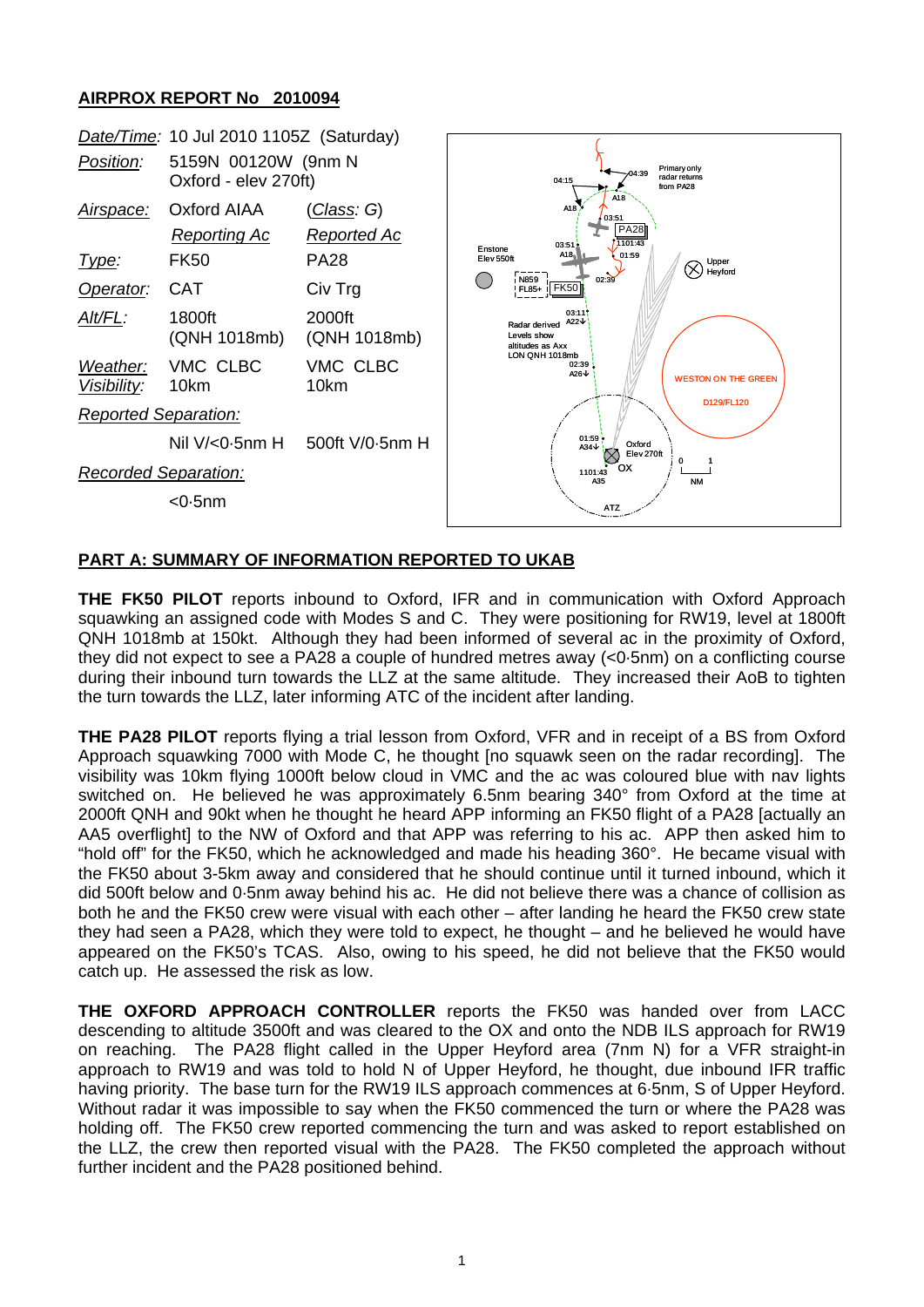**ATSI** reports that the Airprox occurred at 1104:32 in Class G airspace 9nm to the N of Oxford Airport and 3·9nm to the NW of Upper Heyford. Oxford ADC and Oxford APP were operating split positions, without the aid of surveillance equipment. The FK50 was inbound to Oxford from Jersey in receipt of a PS whilst the PA28 was operating on a local VFR detail from Oxford airport and in receipt of a BS. No METAR was available for Oxford; however, the Brize Norton weather was reported as: METAR EGVN 101050Z 23007KT 9999 FEW030 BKN042 BKN230 23/14 Q1018 BLU NOSIG=

The PA28 flight departed Oxford and at 1053:56 called Oxford Approach. A BS was agreed and the PA28 pilot was asked to call when changing frequency or when ready to rejoin. At 1059:16 the FK50 flight reported 8nm S of the 'OX' in the descent to 3500ft on QNH 1017mb, requesting an ILS approach for RW19. At 1059:48 APP advised, *"(FK50)c/s roger Weston on the Green danger area one two niner is active to flight level one three zero on reaching the Oscar X-ray route outbound for the ILS runway one nine to report beacon outbound"*; this was acknowledged by the FK50 crew. About 40sec later at 1100:45 an AA5 flight called APP overhead Enstone at 2800ft, routeing from Wellesbourne to Lydd via the Oxford O/H and requested a BS. A BS was agreed and APP passed TI on the FK50 routeing through the Oxford O/H going outbound at 3500ft descending to 1800ft for the ILS. The AA5 pilot acknowledged the TI and advised, *"The traffic's copied Basic Service and we're looking (AA5)c/s"*. APP then passed TI on the AA5, "(FK50)c/s *that traffic just called me an AA five Tiger overhead Enstone which is approx ten miles to the northwest of Oxford routeing towards the overhead two thousand eight hundred feet VFR".* At 1101:47, the FK50 crew reported, *"Understood Sir and we're presently overhead er Oscar Xray and proceeding outbound er it's the (FK50)c/s".* The FK50 crew was asked to report localiser established. Immediately after this at 1101:56 the PA28 pilot called APP, *"(PA28)c/s is Upper Heyford request straight in runway 19".* APP replied *"(PA28)c/s negative er hold off at Upper Heyford er there's Fokker fifty traffic just outbound on the ILS you can come in behind him".* The PA28 pilot responds, *"OK Wilco (PA28)c/s".*

The main procedure for ILS RW19 requires an ac to proceed outbound on QDR 001 (Cat A & B), QDR 354 for (CAT C), descend altitude 1800ft, at 6·5nm commence a R turn to intercept the LLZ. Upper Heyford is positioned 6·6nm to the NNE of Oxford Airport and lies just to the E of the extended C/L for RW19.

[UKAB Note (1): The radar recording between 1101:43 and 1102:39 shows an intermittent primary contact, believed to the PA28, manoeuvring 6-7nm N of Oxford airport and 3nm WNW of Upper Heyford, close to the instrument let down area. The primary only return fades after the sweep at 1102:39, when it is 3nm N of the FK50 and turning through a NW'ly heading.]

In response to a request from Approach the FK50 pilot reports at 1103:10, *"now passing two thousand two hundred feet er (FK50)c/s".* APP then approved the transit of the AA5 via the Oxford O/H at 2800ft VFR on QNH 1017 and asked the AA5 pilot to report in the O/H. The radar recording shows a contact displaying a squawk of 7000, routeing from Enstone towards the Oxford O/H and passing 2·7nm SW of the FK50.

[UKAB Note (2): The PA28 reappears on radar at 1103:51 7·5nm N of Oxford tracking 010° in the FK50's 0130 position range 1·1nm, the FK50 level at 1800ft QNH 1018mb.]

At 1104:18 the FK50 crew reported, *"traffic in sight er (FK50)c/s".* The Approach controller responds, *"(FK50)c/s roger I see you in the right turn report localiser established".* It is probable that the traffic that the FK50 crew reports in sight is the PA28.Shortly afterwards, at 1104:29, the AA5 pilot reports O/H Oxford.

[UKAB Note (3): At 1104:15 the radar recording shows the FK50 in a R turn with the PA28 crossing through its 12 o'clock range 1nm tracking N; the PA28 then fades from radar. The PA28 reappears 24sec later at 1104:39 tracking N 0·8nm NW of the FK50, which is turning though an E'ly heading. The CPA is not captured but it is estimated to be <0·5nm]

At 1105:19 FK50 flight reports localiser established and is transferred to the Tower. Immediately after this at 1105:25 APP asked the PA28 flight, "(*PA28)c/s are you visual with the Fokker fifty*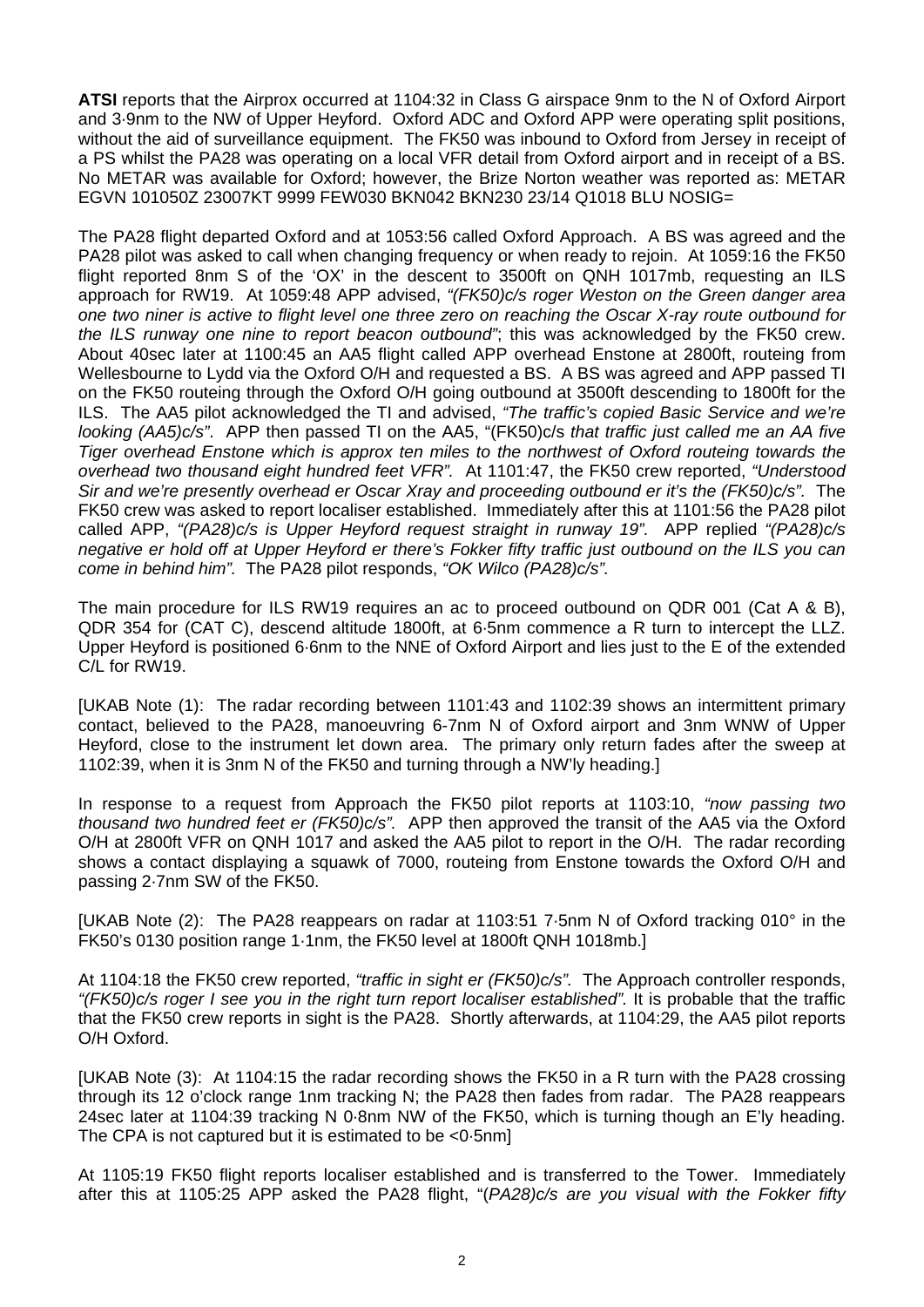*inbound"* and the PA28 pilot replies, *"Affirm just descending behind him (PA28)c/s"*. APP then informs the pilot, *"(PA28)c/s roger er caution the vortex wake recommended spacing is four miles".*  The PA28 flight is advised to continue for a straight in approach RW19 and passed the QNH 1017. The PA28 is then transferred to the Tower at 1107:11 when the pilot reports the field in sight.

At 1117:33 the FK50 pilot contacted the Tower to report the occurrence, *"Er just to inform you that we are er we were during the turn inbound towards er to intercept the localiser err and a piper aircraft*  what it seemed to be a piper at about half a mile same altitude one thousand eight hundred feet". The ADC acknowledged the call, *"(FK50)c/s er roger I believe the approach controller was aware of that traffic and er if er you want to take it further then you'll have to you you're happy er give us a call in the tower."* 

The APP in his written report states that without radar it was impossible to say when the FK50 commenced the turn or where the PA28 was holding off.

CAP493 Manual of Air Traffic Services MATS Pt1 (01/07/10), Section 3, Chapter 1, page 5, paragraph 8, states:

'A particular watch should be kept for situations where a VFR flight may approach the aerodrome in a sector in which other aircraft are letting down on an instrument approach aid, or where sequencing is in operation. D/F indications, where available, will assist in this respect. In these circumstances the pilot of the VFR flight should not be given clearance for a straight-in approach and should be advised to avoid the initial and final approach areas.'

The pilot of the PA28 was in receipt of a BS and reported at Upper Heyford, requesting a straight in approach. It appears that the position report from the pilot was incorrect. The PA28 pilot did not report, nor did the controller request level information from the PA28. For traffic in receipt of a PS, MATS Pt 1 requires that the controller shall provide TI, if it is considered that a confliction may exist, on ac being provided with a BS. Based on the position report from the PA28 at Upper Heyford, it is probable that APP considered the PA28 was not conflicting traffic and was holding E of the final approach and instrument let down. However, because the reported position of the PA28 was close to the final approach sector, albeit to the E, it would have been appropriate for the controller to have passed TI to the FK50.

The PA28 was in receipt of a BS and MATS Pt1 (01/07/10), Section 1, Chapter 11, page 4, paragraph 3.1.1, states:

'A Basic Service is an ATS provided for the purpose of giving advice and information useful for the safe and efficient conduct of flights. This may include weather information, changes of serviceability of facilities, conditions at aerodromes, general airspace activity information, and any other information likely to affect safety. The avoidance of other traffic is solely the pilot's responsibility.'

The pilot of the FK50 was in receipt of a PS and MATS Pt1 (01/07/10), Section 1, Chapter 11, page 10, paragraph 6, states:

'Procedural Service

6.1.1 A Procedural Service is an ATS where, in addition to the provisions of a Basic Service, the controller provides restrictions, instructions and approach clearances, which if complied with, shall achieve deconfliction minima against other aircraft participating in the Procedural Service. Neither traffic information nor deconfliction advice can be passed with respect to unknown traffic. Traffic Information

6.5.1 The controller shall provide traffic information, if it is considered that a confliction may exist, on aircraft being provided with a Basic Service and those where traffic information has been passed by another ATS unit; however, there is no requirement for deconfliction advice to be passed, and the pilot is wholly responsible for collision avoidance. The controller may, subject to workload, also provide traffic information on other aircraft participating in the Procedural Service, in order to improve the pilot's situational awareness.'